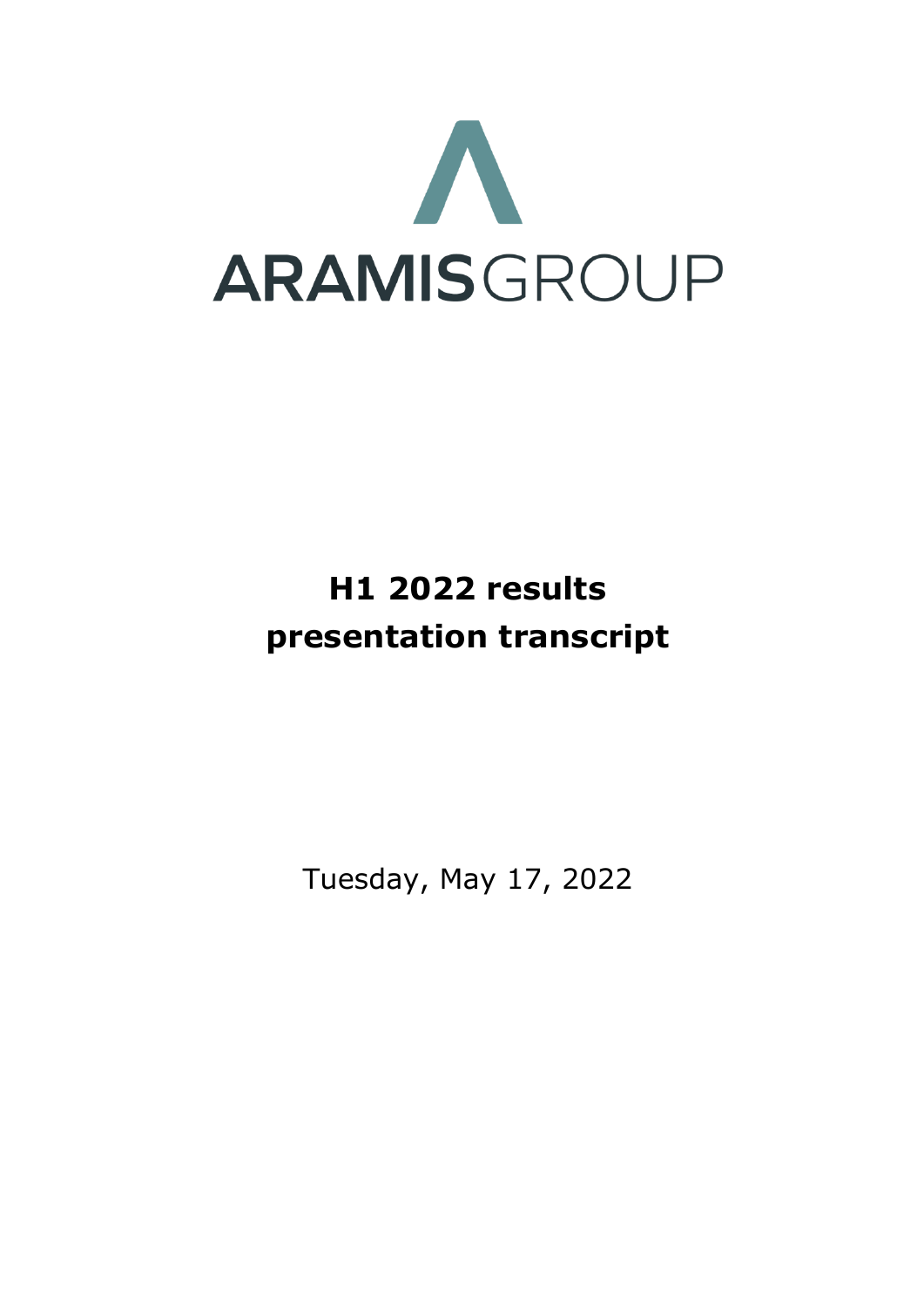# **Opening Remarks**

Guillaume Paoli *Co-Founder, Aramis Group*

### **Executive Summary**

Good morning, everybody. This first half of our 2022 year has been very interesting, to say the least. As you know we have founded this company to revolutionise the way people buy cars and we can say that during this first half of the year we have progressed on our journey to deliver our customers a great experience and great products. This is absolutely key in our strategy and we have delivered on this strategy, expanding quickly on the used car market.

The teams have done an absolutely incredible job to deliver the growth whilst maintaining the customer satisfaction and it has necessitated a lot of agility in the current conditions. Refurbished cars have become over these last few years the main strategic driver of the Group and they now represent over 80% of the retail sales of the Group. Nicolas will probably elaborate on how we were able to achieve such growth in this segment. And this, in a context where the automotive market has become increasingly volatile, more volatile than we have ever seen on the market in the 20 years since we incepted the company.

This market context had an impact on our preregistered business. The sales have decreased. As you know, there are difficulties with the OEM production lines impacted by the scarcity of semiconductors, impacted by the war in Ukraine unfortunately and also by some COVID aftermath. In this context our level of activity on the preregistered business has decreased.

The financial results we have generated over H1 reflect both this market reality and also the strength and the resilience of our business model. Even though the market has been complex and challenging, we have been able to remain in positive adjusted EBITDA territory, showing the resilience of the Group model and strategy.

Beyond these short-term bumps on the market and on the business, we remain very confident in the prospects of the Group. We are addressing an absolutely huge market, over €400 billion in Europe per year. Buying a car is absolutely essential to European lifestyles and we plan to be the preferred European platform to buy a used car online.

## **Unique business model delivering the best products and services for over 20 years**

#### *Vertically integrated*

Now if we move on to the next slide, a few words on our business model. As we have already stated a few times, we have a truly unique business model. It is vertically integrated, truly vertically integrated from sourcing the car to the delivery of the car to people's homes or to a customer centre. We have the most extensive and diversified sourcing network in Europe and we have a unique know-how to refurbish cars plugged in to a tech and data suite that enables us to deliver very high-quality cars with lead times as short as three days.

## *Empowered multi-local teams*

We also have a unique management and work organisation, inspired by lean management. We have teams that are very much engaged and focused on customer satisfaction, that are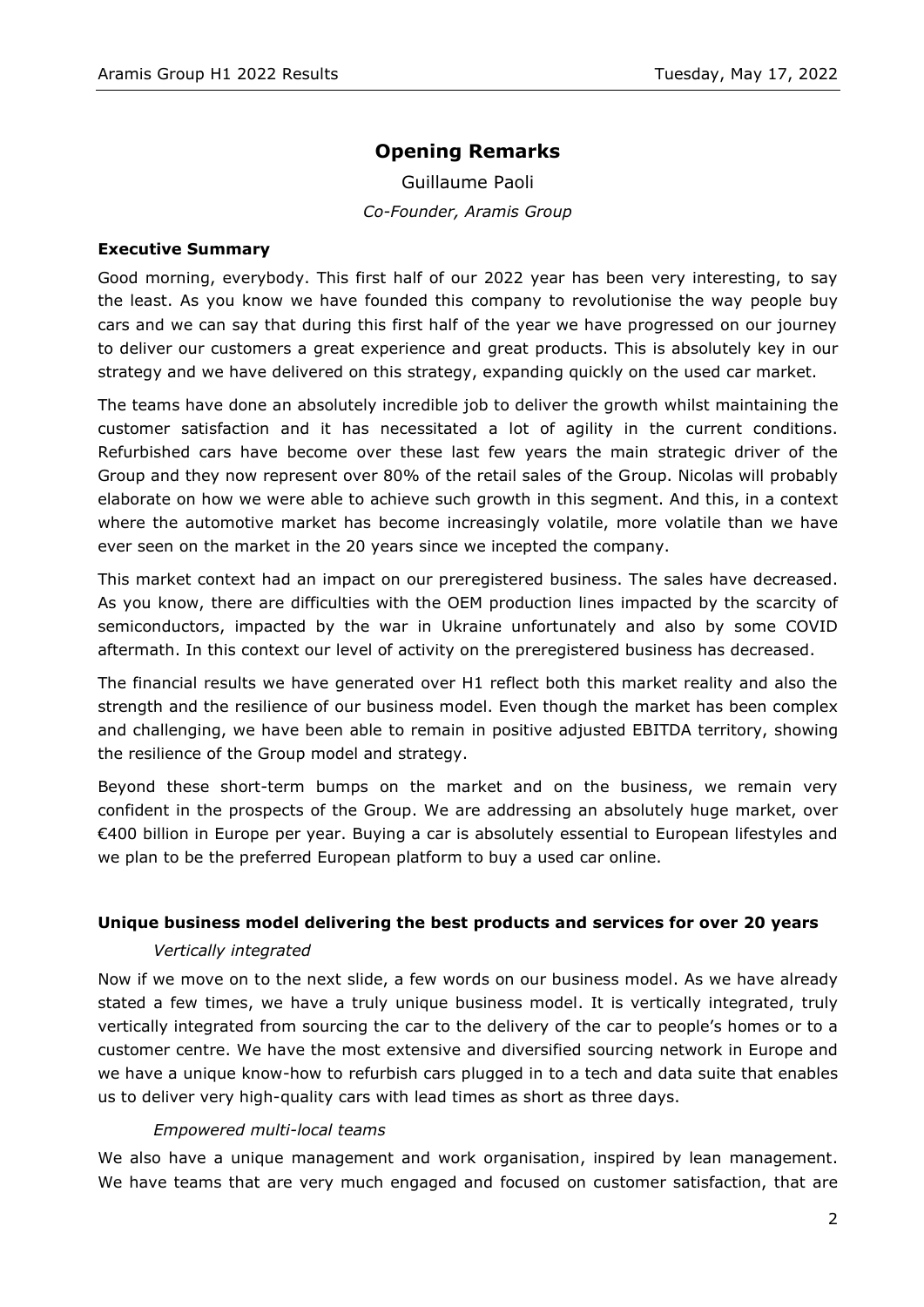empowered. We have a dynamic of collective learning and continuous improvement that is quite unique in our sector. Also we have multi-local teams. We have teams in each geography that are very close to customer needs and that tailor the offer to suit the customers best.

### *100% customer centric*

Finally, we have a best-in-class, digitally-enhanced customer experience. Purchasing journeys and trade-in journeys are fully digitised and our customers can choose where to have their car delivered. This coupled to our second-to-none warranty level allows us to reach a very high level of satisfaction and a market-leading return rate. This three-pillar business model that we have developed over the last 20 years enables us to be very confident in the Group's prospects.

# **Business Highlights**

Nicolas Chartier *Co-Founder, Aramis Group*

### **Further achievements in H1 2022**

## *Consolidating our competitive advantages and driving our revenue growth*

Let's go to slide five. Good morning, everybody. Once again in H1 2022 we have continued to increase the value we deliver to our customers. We have continued to change the way people are buying their cars for the better. This has been possible thanks to our amazing teams that have proven a very strong engagement whatever conditions they face. This resulted in a very high level of revenue growth. Our sales reached €873 million in H1 2022, representing a massive increase of 47% on a year-on-year pro forma basis and a 78% increase on a reported basis.

Let me give you some examples of our achievements over the period. First, we reinforced our vertical integration within our value chain, developing both the productivity of our existing refurbishing centre and opening a new one in Belgium. We also developed the services we provide to our customers, signing in particular a new important partnership in Spain with Santander. This new partnership will help us to ease the car financing journey for our customers. We have increased our volumes of refurbished used cars very quickly thanks to a high level of agility, of coordination, of involvement and work of our people. We are not only talking about refurbishing the cars but also sourcing more from private owners and moving them around the countries.

Thirdly and of course the most important, we kept on innovating for our customers on improving our value proposition for them, which is already very high. We launched, for instance, a ten-year extended warranty in Belgium and home pickup of the cars in Spain. In France our subscription model allows customers that could not afford to buy a car or that do not want to buy a car, to get one. Our marketplace further deepened our offer. As a result, and thanks to our team's work our NPS remains very high at 68 at the end of March 2022. We are not going to stop there.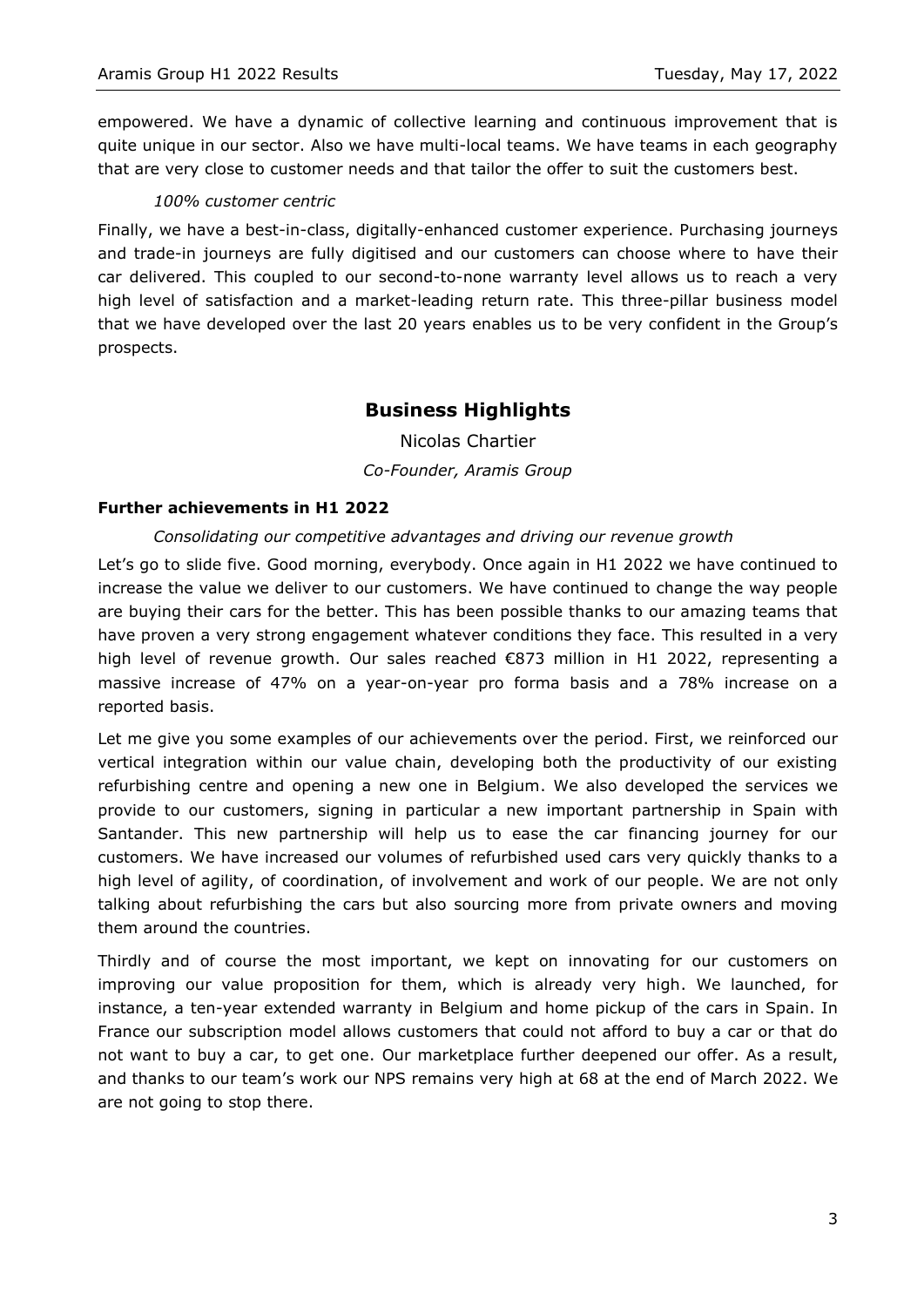#### **Strong acceleration in refurbished car sales**

#### *More than offsetting the preregistered slowdown*

On slide six the  $\epsilon$ 873 of revenue we generated over H1 2022 represents an increase of 47% on a pro forma basis versus H1 2021. The revenues actually reflect two diverging trends. On one hand, there is a massive increase in the volume of refurbished cars. We have increased by 56% on a year-on-year basis the volume of refurbished used cars. On the other hand, we have a decrease in the volume of preregistered cars given the lack of sourcing on the market. As stated by Guillaume earlier new car production remains low and this has of course a very negative impact on our capacity to source preregistered cars. The overall volumes of B2C cars we sold increased by 16% year-on-year with the refurbished used cars representing now 81% of the total cars sold.

#### **Increasingly wide selection available to customers**

#### *Driven by unparalleled multichannel sourcing agility*

Now on slide seven let us go through the sourcing. Of course, to continue satisfying our customers and to develop our offer in this changing environment we had to develop our sourcing from private customers, which was of course existing already, but we have very much developed it. We have multiplied by 2.4x the volume of cars sourced from private customers versus H1 2021. 10,000 more cars were sourced privately on a year-on-year basis. We have been able to achieve that thanks to the outstanding commitment of our people and also because the needed infrastructure was in place, both in terms of digital and industrial capacity. As you know, we are sourcing from all the possible sources in the market. This is one of our strengths and we have proven that this multichannel and flexible approach is very efficient. We are of course always careful not to be dependent on any specific kind of source of supply.

## **Outstanding quality products**

#### *Thanks to best-in-class in-house refurbishing capabilities*

On slide eight let's talk about our refurbishing capacity because offering cars is important but if you want to make it affordable and reliable you need to be very good in the refurbishing area. First of all, we own massive refurbishing capacity that we constantly develop and continuously improve. We are going to open two more new refurbishing centres, one in France and one in the UK, and we are talking about a projected inhouse capacity of 132,000 cars per year by the end of 2023. In France our new centre will open soon. It is in the southern region of Paris in Nemours. In the UK, the new centre will be located in Goole in Yorkshire.

### **Quick delivery and maximum convenience for customers when buying and selling cars**

#### *Thanks to our unrivalled supply chain*

Now on slide nine we can talk about our logistics, because with a wide offer and top products, quick and reliable delivery helps us to achieve an excellent customer experience. Our H1 2022 performance is also largely due to our outstanding logistics. Logistics has always been a strength of our business. From day one we have built our operations around a very efficient logistics system, and this is what allows us to have the best lead times in the industry. Of course, this is a huge driver of cost and of capital efficiency. Today two-thirds of the cars we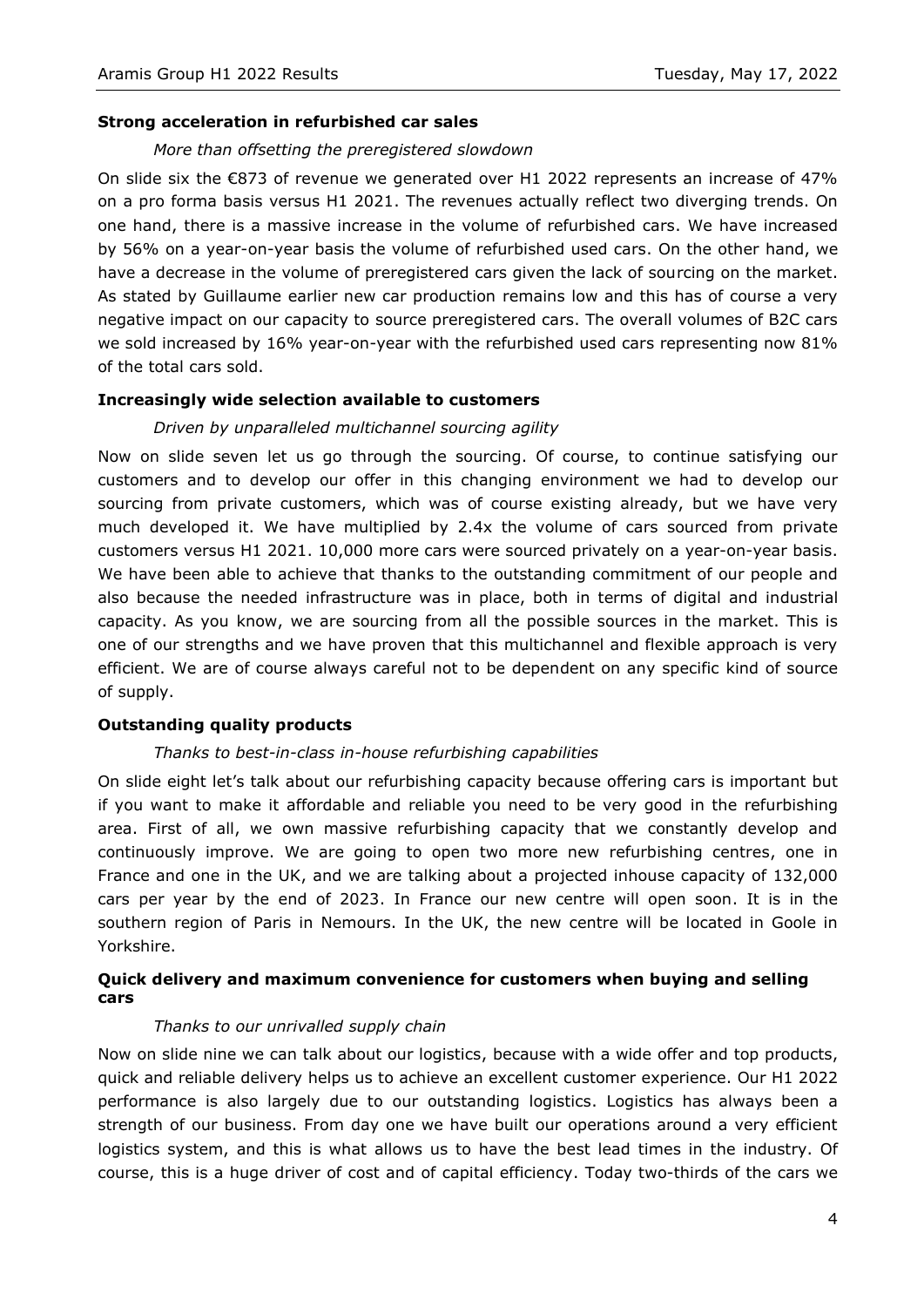propose in France can be delivered in 24 hours to our customers and in Spain now we are even able to deliver some cars in less than two hours and with financing. Across the Group, we deliver almost half of our customers directly at home. Of course, we are going to continue to accelerate our delivery times for our customers.

#### **Offering the specific cars and experience local customers want**

#### *Through local brands with local marketing approaches*

On slide ten, as Guillaume previously said, we strongly believe the used car market is a multilocal one and as such having teams based locally with an excellent knowledge of what our customers expect is a real competitive advantage. People love the product and services we offer and we always have more visits to our website, as shown on this chart.

# **Financial Performance Review**

Guillaume Paoli *Co-Founder, Aramis Group*

#### **H1 2022 financial highlights**

#### *Very strong organic growth and best-in-class profitability in Europe*

Moving to slide number 12, let's start quickly with the main H1 financial highlights of the Group. We have said 47% increase year-on-year of revenues fuelled by the refurbished business growth at 56%. We have maintained a very high European leading gross profit per unit at  $\epsilon$ 2,311 and we have managed to keep adjusted EBITDA positive at  $\epsilon$ 2.9 million despite the adverse market conditions on the preregistered business. In that context, it is actually quite a performance.

## **Strong growth across all segments except B2C preregistered**

#### *Due to the complex sourcing environment*

If we move to the segments on slide 13, all segments are growing except of course the B2C preregistered business due to the complex environment that Nicolas and I were speaking of. Regarding the refurbished business, the volumes have increased by 56%, the prices have increased by 22%, resulting in an increase in turnover of the refurbished business of almost 100%, 91%. The revenues of the refurbished business have almost doubled. On the other hand, the preregistered business has halved in terms of volumes, the prices have increased by 30%, resulting in a lower turnover of the business of 27%. B2B revenues have almost doubled. This is partly mechanical. As Nicolas has explained, we have scaled the C2B sourcing in all the geographies. Some of the cars that we buy from private customers are old and we do not want to retail these cars so we sell them to merchants. Finally, on services the revenues increased by 47% fuelled both by of course increases in the number of cars sold but also by progress on the penetration of the different services.

#### **Revenues growing in all countries**

Now if we move to slide 14, we will take a look at the revenues per country. First France, which is the largest geography of the Group, the turnover has increased by 19%. This performance is generated by the very high growth of almost 50% of the refurbished cars. As you know, France is one of the two geographies that was very much exposed to the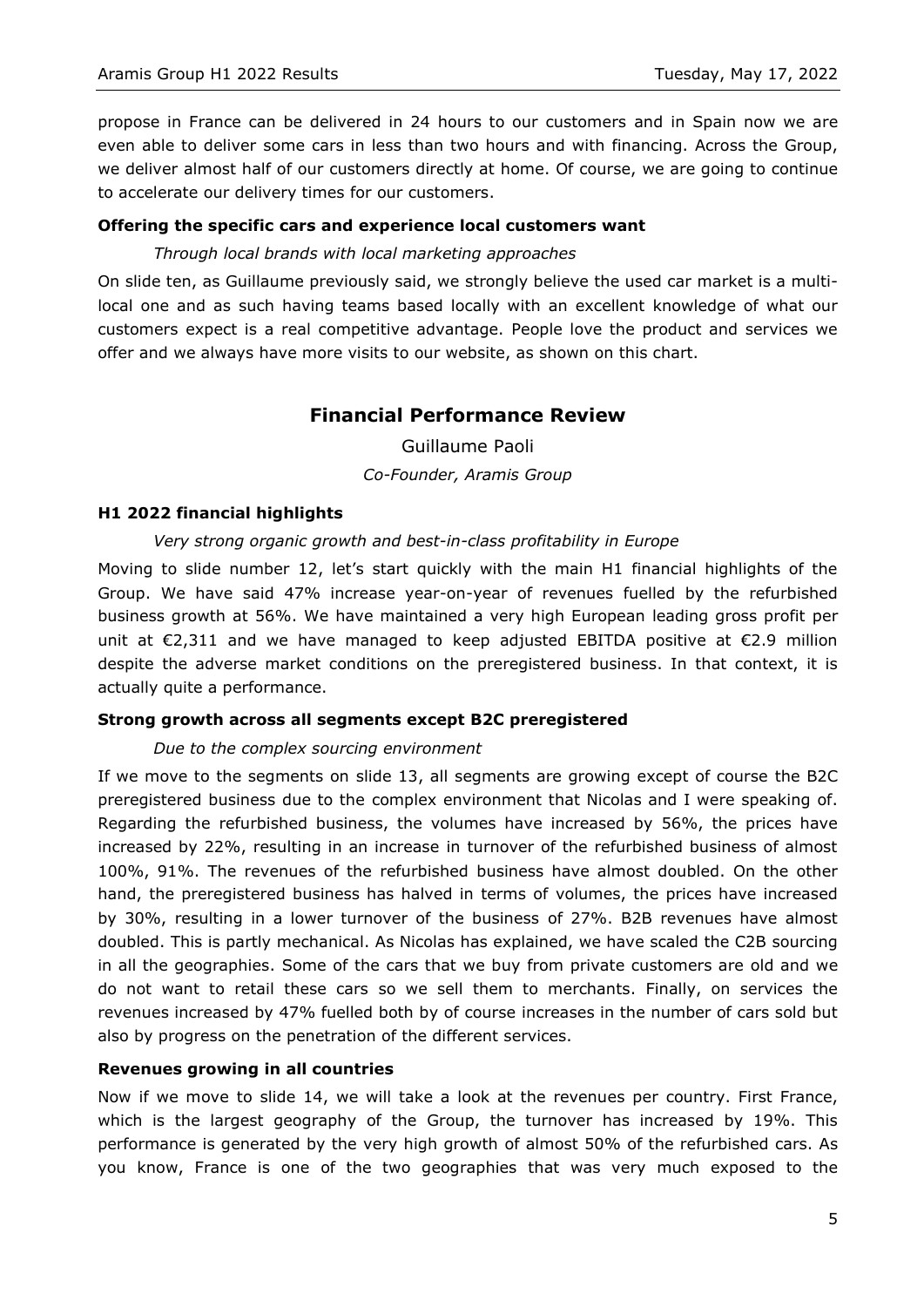preregistered business. This has of course impacted the growth. I say "was exposed" because now the refurbished business is over two-thirds of the business here in France.

In Belgium, the revenues have increased by 34%, mostly because of the refurbished business. Belgium is the other country which is impacted by the preregistered business. The growth of the refurbished business which has been really massive has been fuelled by the opening of the new refurbishing centre in Antwerp in November, as Nicolas was saying, but also we have shared the cars in-between the Group geographies, enabling the Belgians to pick on the cars of other geographies to fuel their sales.

In Spain, the revenues have more than doubled. This geography is not exposed to the preregistered business and this has been fuelled by the expansion of our Villaverde refurbishing site near Madrid.

Finally, in the United Kingdom there is a high growth in refurbished car volumes. It is also the geography where the price effect is the highest. The combination gives a 69% increase in turnover and the teams have done an incredible job, having the record increase of C2B sourcing evolution.

#### **Value chain integration driving highest Gross Profit per Unit (GPU) in Europe**

If we move on to slide 15 and talking about the gross profit per unit, we have generated a European leading GPU level, several times higher than some of our listed peers. For us, we are really convinced this reflects the strength of the business model. The lifetime value of a customer in our industry is very different from other industries and we believe that this reflects the strength of our business model. And it is also the result of our team's work, focused on the customer satisfaction and innovation for the customers.

#### **SG&A level set for supporting further growth**

If we move on to SG&A now, the SG&A has increased as planned by €92 million year-on-year which is a 12% increase versus H2 2021. As planned, we have maintained our marketing investment to drive traffic, to develop brand awareness and we have continued to invest in our brands. We have also built the teams to sustain the refurbished used car growth and we have put in place the capacity that we need to further grow in the future. We have also strengthened our corporate teams at headquarter ones, particularly in compliance, structuring and control. We do not expect any significant increase of SG&A during H2 2022; and with the teams in place, we are operating at a level to sustain more growth.

### **Adjusted EBITDA in positive territory despite sharp slowdown on preregistered market**

Now if we move to the EBITDA picture, we have maintained a positive adjusted EBITDA despite the adverse market conditions and you see the negative impact of the preregistered volumes, a €15 million decrease versus H1 2021. It was partially compensated by the growth in refurbished used car volumes but not entirely, which results in a  $\epsilon$ 2.9 million positive adjusted EBITDA, which in the context of how fast the preregistered business has collapsed is in the end quite a performance.

#### **Operating working capital reflecting change in mix, rising car prices and proactive stocking**

Moving now to the operating working capital, you will see that the working capital requirement has increased by €86 million mainly because of the inventory that we have built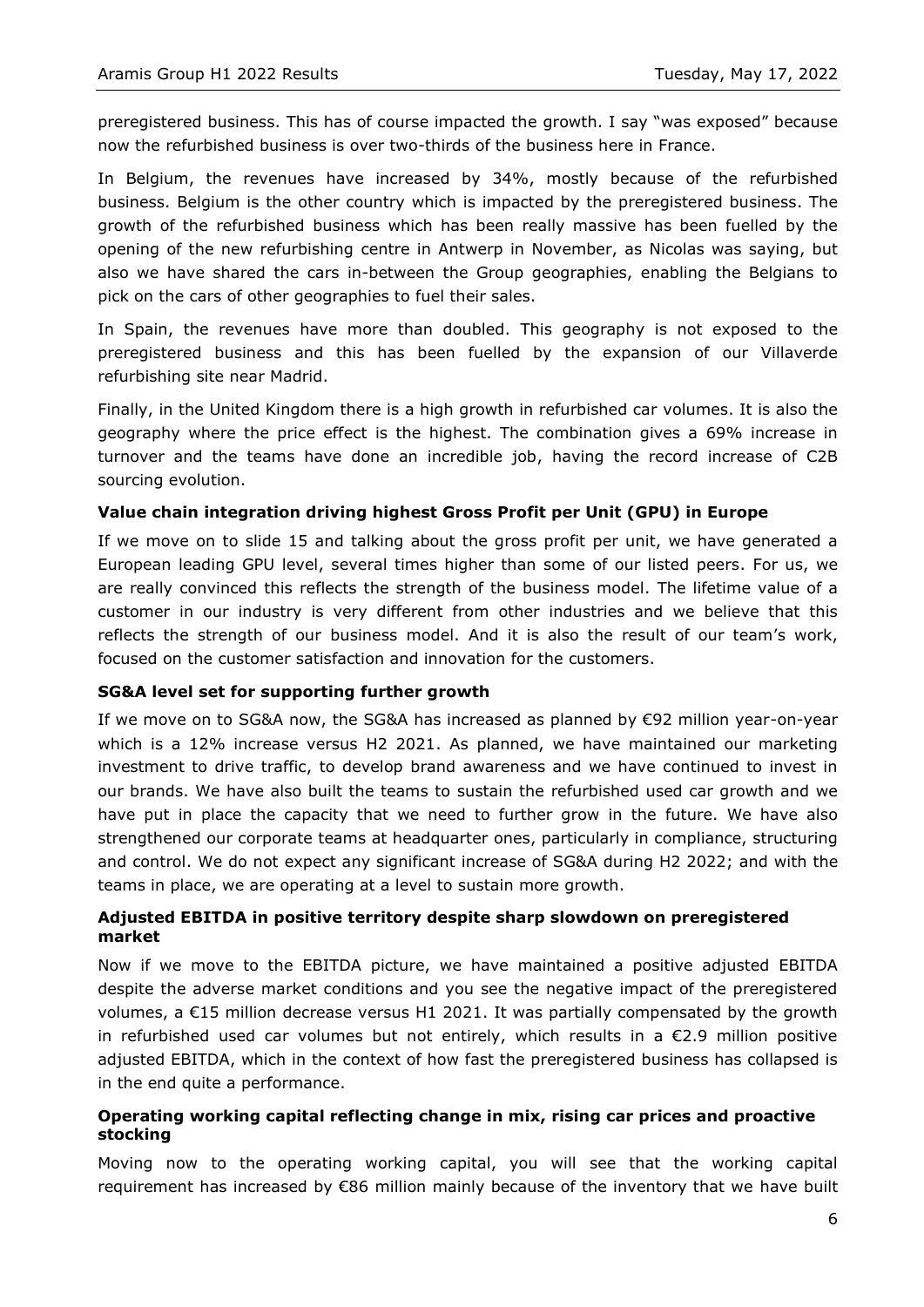up to sustain the growth. There are three effects. One is the change in mix between preregistered and refurbished used cars making up 58% of the increase of the inventory. There is an inflation of the cars which accounts for 25% of the evolution of the inventory. Finally, we have decided to proactively stock the company to make sure that we are going to deliver the growth and to maximise the possibility of traffic conversion. All this results in around 48 days of revenues based on the last rolling 12 months and we do not expect to exceed this level in the future. We believe we can improve these figures in the future.

### **Change in net debt primarily reflecting change in operating working capital and investments in tech and refurbishing centres**

Now if we take a look at the change in net debt, it mostly reflects the change in working capital that is the effect of the inventory increase. Capex accounts for €12 million, around half for IT, tech and data investment and the other half reflects the refurbishing capacity expansion. In terms of the financial situation of the Group, it remains very sound. We are virtually without debt and we have €380 million of lines that we can draw from, including €120 million from Stellantis who is, as you know, our majority shareholder. This leaves a comfortable headroom to finance our future growth, both internal and external, and fuel our ambitions. This is it for the financial highlights.

## **Outlook**

# Guillaume Paoli *Co-Founder, Aramis Group*

#### **Major used car market opportunities and Aramis Group Ambitions**

Now if we move on to the outlook, we are very confident in the potential of the Group to grow. In view of the size of the market and all the capacity that we have put in place, we believe in a continued dynamic to grow the volumes of refurbished cars and are very confident in our ability to grow in this segment.

On the other hand, on the preregistered business, volumes will be affected until the situation improves on the production lines of the OEMs. We do not expect this situation to improve during the next months so we do not believe that this business will pick up steam in the short-term.

Prices of cars in all segments will continue to remain high we believe in the coming months probably until the situation normalises a bit.

Finally, we believe that we will be able to maintain high European leading, best-in-class gross profit per unit (GPU) levels. Again, this reflects the strength of the business model. We have guided above €2,150 at the IPO and we believe we can sustain this high level going forward.

All of our short-, medium- and long-term guidance are reiterated and we are really looking very much forward to the next months, working to satisfy our customers, working to expand our business in Europe and growing even more despite these particular market conditions. We have seen other periods in the history of the company where the market context was difficult. Again, a message of confidence.

Thank you very much for your attention. Now we will open the Q&A session.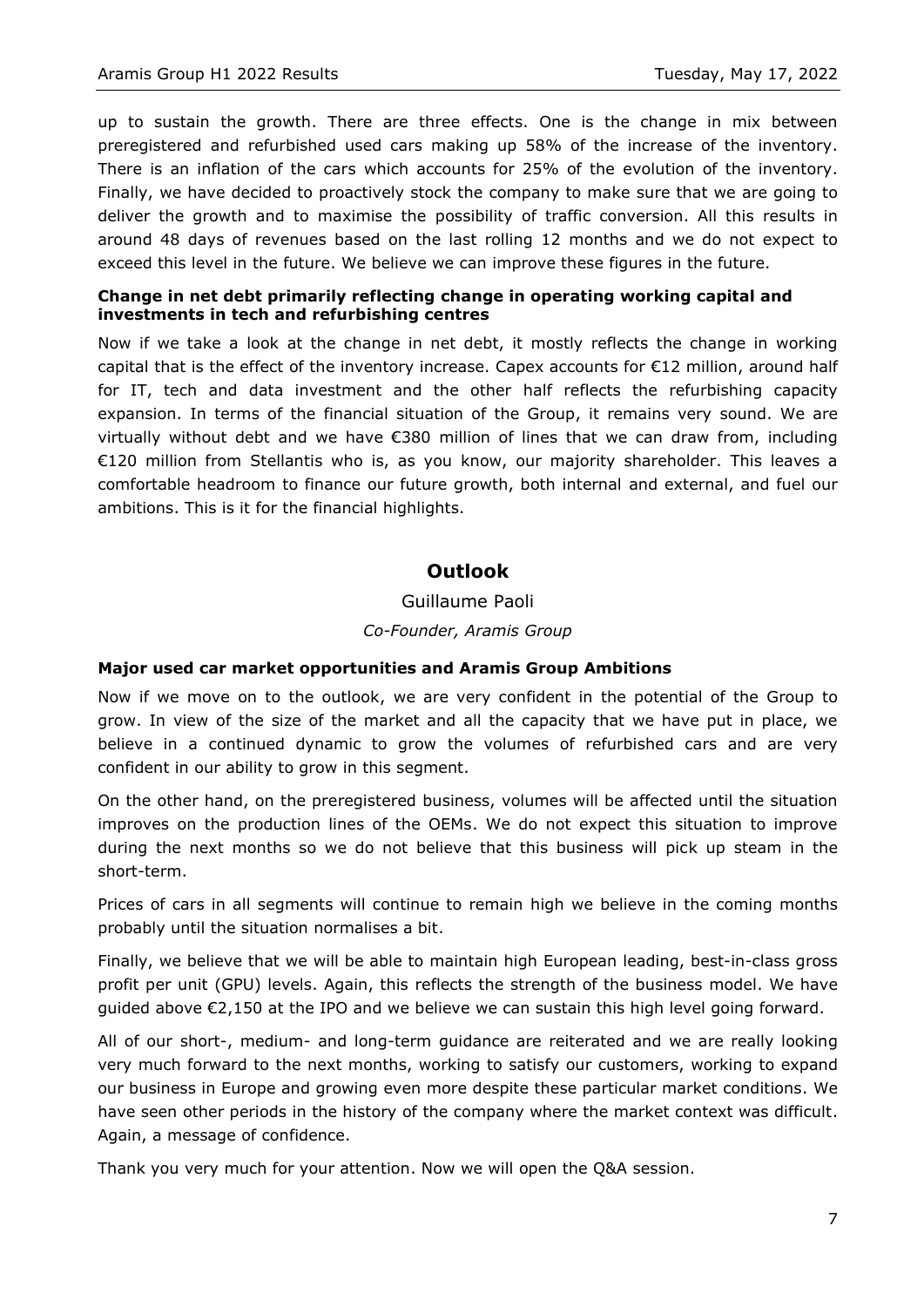## **Q&A**

**Christophe Cherblanc (Société Générale):** Good morning. I have two questions at this stage. The first one is on financing. Guillaume, you said you were hoping to improve working capital in the future. From the 48 days that we have at the end of H1 what do you think would be a fair level? Are we going to go back down to 40-45? Does that mean that we should expect a working capital inflow in 2023? Related to that, you had €86 million of outflow in H1. What is your best estimate of the full year working capital? More broadly speaking you were insisting on your liquidity but part of it is the revolving credit facility which is dependent on an EBITDA covenant. Should we expect more options such as ABS and that kind of thing to happen in the next few months?

Last question on financing again, I understand you are going to buy out the Spanish minorities. Could we have the precise number? I think it must be about €40 million but I wanted to have a precise number. Thank you.

**Guillaume Paoli:** Thank you, Christophe. Regarding the working capital, yes, we are at 48 days. Again, it is the turnover of the last 12 months which has grown a lot so this also should be taken into consideration. No, we are not going to grow above this level. We are not going to give you a precise number at this stage. We still believe we need to prioritise the growth; but at this level, we believe we can comfortably say that we will not exceed that. We will not give you a precise number also for inflow regarding the working capital. However, we know it is very important to control our lead times and to decrease them. This is something we are very sensitive to. Back in the days when we set up the company, this was one of the most difficult parts so we have some experience on that and this is something we are tackling right now.

Regarding the financing capacity, I did not mention and I should have, that we are currently exploring asset-backed securities including with very well-known banks that you know of. Regarding the RCF, yes, there are covenants but this is under discussion. As I was saying, we have comfortable headroom, in particular with our majority shareholder Stellantis. We are comfortable moving forward. Now, regarding the buyout of the Spanish founders, I think we can give the precise number. It is  $\epsilon$ 35 million to buy out the 35% share that was held by minority shareholders.

#### **Christophe Cherblanc:** Okay, thank you.

**Guillaume Paoli:** Thank you, Christophe.

**Catherine O'Neill (Citi):** Hi, thank you. I have got three questions. The first one is, are you seeing any changes at all in terms of consumer behaviour or demand across any of your markets? Maybe in different categories of cars, trading down, etc.

Secondly on SG&A, I think you said that you expect the increase in SG&A in the second half to be limited. I wanted to check, is that compared to the first half of €92 million?

Then finally, I imagine this is more of a crystal ball actually but I just wondered if you have any sense of when you think new car production could start to pick up again and therefore have a positive impact on your preregistered and maybe even a negative impact on used car pricing? Thank you.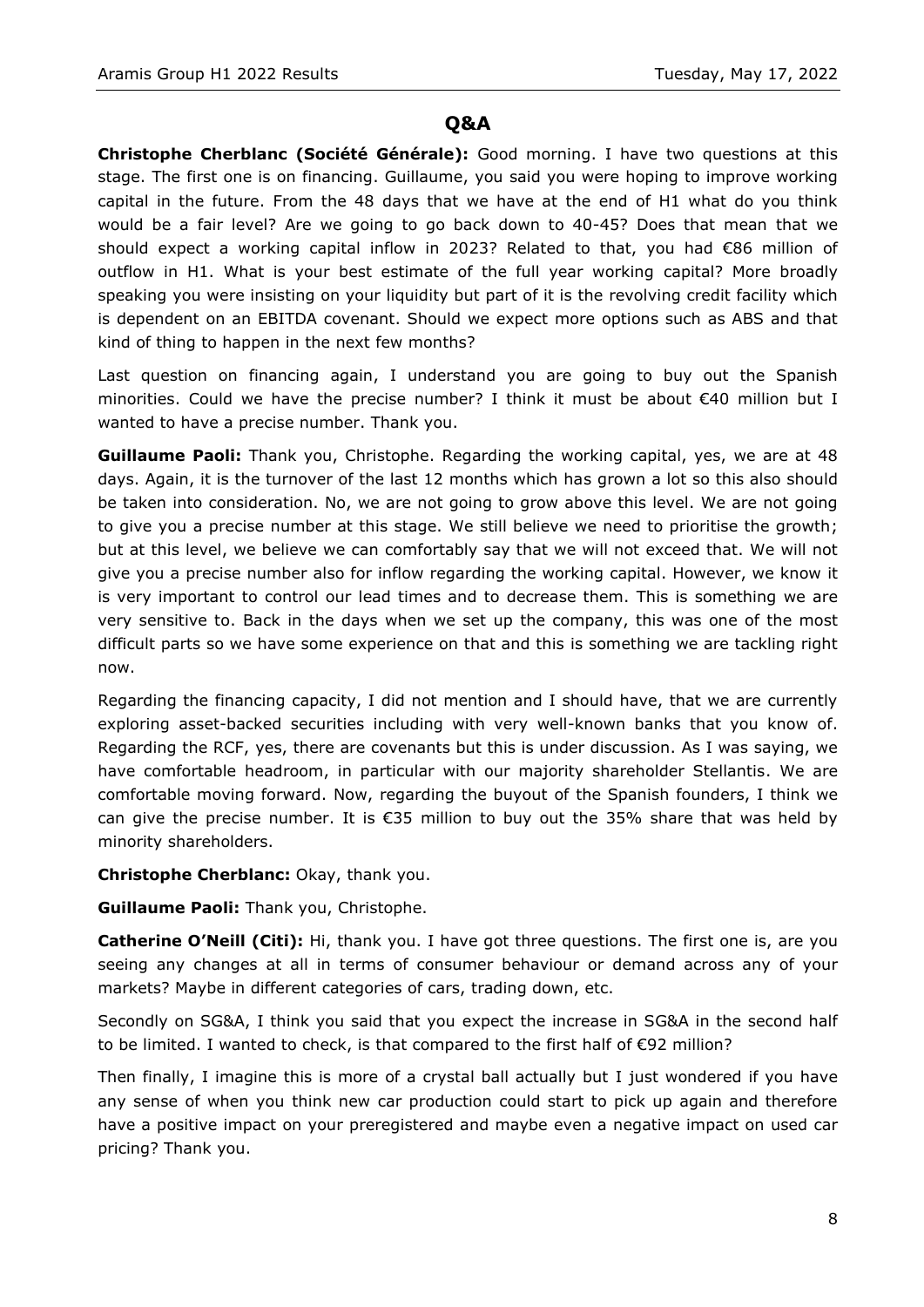**Nicolas Chartier:** Maybe I will take the first question. Thank you, Catherine. If I have understood your first question it was around whether we observe any evolution in the customer behaviour in our different markets. I would say yes and no. Yes, because of course with inflation, with the increase in interest rates and with the geopolitical situation of course this has an impact on them. Some of them have questioned whether it is the right time to change their car. We have also experienced a very high increase of prices on the used car market; and of course, at one stage this is more complicated for our customers. This does not help our customers to take the decision to buy a car. However, on the other hand, they still need a car. They still need to change their car. They still need a car to go to work. There is no change in that. We are used to that kind of situations where the economic outlook is not very good and people maybe take more time to make the decision to buy a car. However, for us it is just a normal situation that we are used to.

**Guillaume Paoli:** Catherine, regarding your second question, what we are saying is that we have built the capacity to sell more cars, but the collapse of the preregistered business has been much faster than everybody expected, including us. Basically, we did not have the cars to sell so we did not sell these cars. To illustrate, it is like in a shop, we produced a lot of refurbished cars and we sold these cars, but we did not have enough cars to put on the shelves for the preregistered ones. To give you an idea, I have a figure in mind for France, our offer of preregistered cars is twice as low as last year. In these conditions, it is very difficult to maintain the volumes. We do not expect the SG&A figure for H2 2022 to be above €92 million, which is the figure that we have just communicated regarding the SG&A.

Finally, on your last question on the new car production, unfortunately I do not have insider information. What I understand is that the situation will not improve before at least 2023. We have some different comments by OEMs. The situation will probably not normalise before 2023. We are not counting on a brightening of the situation regarding this business in the short and medium term. Did we answer your questions?

**Catherine O'Neill:** Yes, that is really helpful. Actually, I had one short follow-up. I know you have also commented that you expect the used car pricing to remain elevated around current levels. We are starting to see used car pricing come off a bit in the US particularly but even in the UK. I assume maybe that is a sign of some softening of demand. I wanted to understand a bit more behind your assumption that used car pricing will remain elevated at these levels and whether there is any risk to that.

**Guillaume Paoli:** Nicolas can comment on top if he has something to add but what we can say is if you look at the index of prices in January 2021 and you consider it as 100, recently it has been 110 in France, around 120 in Spain and 130 in the UK. Actually, it peaked at 132. It is now almost 129 so we are seeing a bit of flattening of the curve. It is very difficult to do a prediction in this field, but we do consider that the prices will remain high in the short-term. Probably they will slightly decrease in some geographies. We are seeing it in the UK but it is difficult to tell you more actually.

**Catherine O'Neill:** Okay, that is helpful. Thank you.

**Harald Hendrikse (Morgan Stanley):** Morning everybody, thank you so much for taking my questions. I wanted to go back to 2025 and 2030 targets, going through those in my head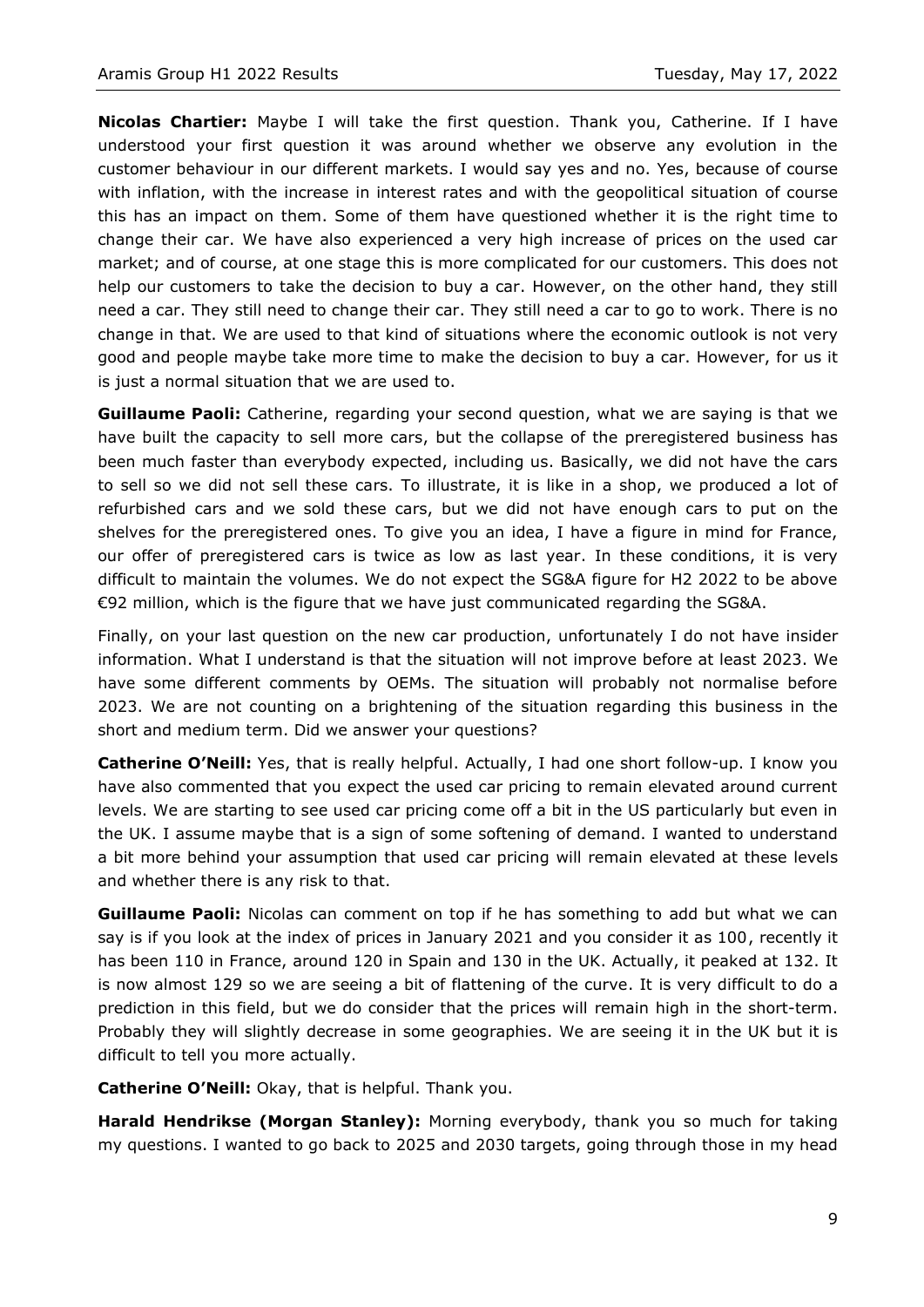yesterday I have three questions on the back of that, slightly longer term, and you have been addressing some of those already in some of the questions we have had.

Firstly, on gross margins obviously the mix has deteriorated on that but frankly although 80:20 may be a little bit unusual and at some stage the preregistered business in total might come back. Should we not think that the business mix is going to mean that those gross margins stay a little bit lower? What can you do to recover them?

The second question is on SG&A. The SG&A was largely in line with revenues, obviously in line for future growth so I do not have a major problem with that but obviously it was a big chunk relative to the lower gross margin. To what degree do we think that SG&A is going to grow with revenues going forward? You have given the answer for the second half of the year but what about 2023, 2024 and 2025? The SG&A really has to slow down to be able to get those margins back to 3% at the EBITDA level for 2025.

Then the last question, again you have answered it in the very short term but I was looking at a little bit longer term. Working capital 48 days, maybe that can come down a little bit but obviously we are still looking for revenues to grow by nearly 50% or over 50% by 2025 and then double again. That still seems to require a lot of working capital funding so can you talk about that a little bit more? How are you going to fund that, please?

**Guillaume Paoli:** Okay, maybe I can start with number one and number two. Alexandre, maybe you want to give us some colour on number two and Nicolas, you want to take number three?

Regarding the gross margin, first the GPU is very comparable. There is no significant difference in the gross margin per unit between preregistered cars and refurbished cars. This does not really have an impact on the gross margin that is generated.

Regarding SG&A, we have answered the question on the short term. On the medium term there is a component of fixed SG&A and variable SG&A. Maybe Alexandre you want to give some colour on that?

**Alexandre Leroy (Head of Investor Relations, Aramis Group):** Sure definitely, just to help you modelling the operating leverage in the SG&A, within the SG&A you have roughly 60% of fixed costs and 40% of variable costs. The variable costs are mostly linked to the marketing expenses and some downstream logistics/sales costs. The fixed costs are mostly linked to the headquarter overhead costs, the network of customer centres, etc. This should allow you to project the SG&A over the next years.

I will add something that is also interesting from the analyst side. Talking about the GPU, 90% of the COGS is the cost of the car itself. This means that 10% of the COGS are the industrial costs. Within these industrial costs you have two-thirds of variable costs and onethird of fixed costs. This is the overall targeted structure we see in Donzère, our state-of-theart best European factory, and the level to which all our refurbishing centres should converge when they all get the same level of maturity and productivity.

**Nicolas Chartier:** Maybe I can start to answer the third question regarding the number of days of working capital. If we project to 2025, 2023 of course will be very much improved comparing to those 48 days. You know that historically we have been far better than that. Honestly, it has not been a huge focus in that last period for many reasons. Guillaume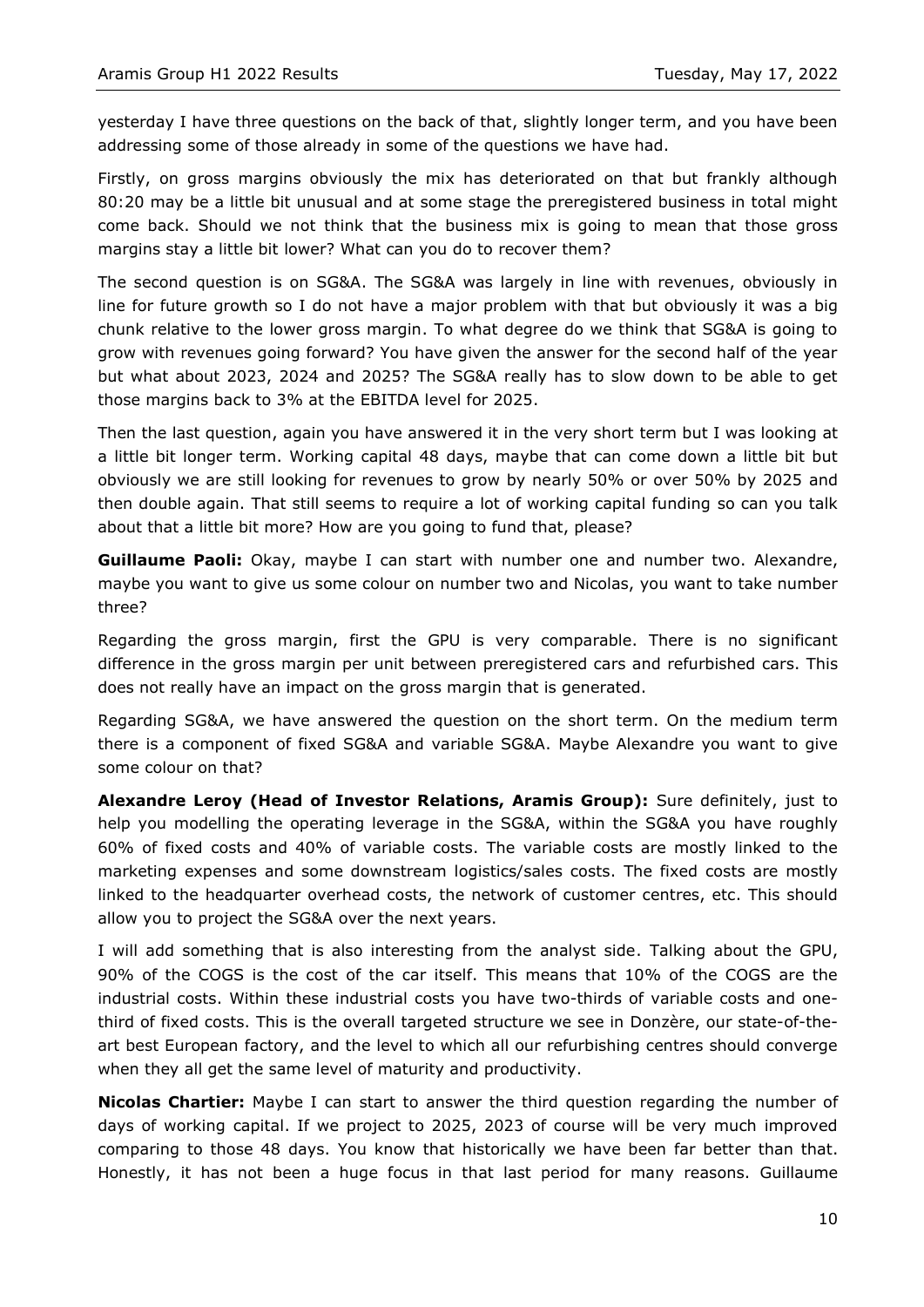explained that in a market where it is very difficult to find cars, we are more open to keeping cars in the inventory, to buy more cars, to take more risk on cars. Secondly, this has also helped to fuel growth; but definitely the DNA of the company is to be very, very efficient on the working capital requirement. Again, we have proven that during the last 21 years, I mean since the company inception, we have developed the business up to a very high level with a low capital employed and there is no reason why we will not continue that because we strongly believe that this is how you make from this business a lot of value. This is a really important lever to create value in this business.

In developing our business in new countries, acquiring new countries and working with new teams, we also realised how strong we are in the practice of improving the working capital requirement. This is really something we did not fully realise. We learnt to do it very efficiently but we realise when we go to other companies that the strength that we have is not in the other companies and we can bring it to them. This is what we do with our last acquisition in the UK. As you can imagine with all that I have said, definitely this must be improved. This will be improved and not just a little bit.

**Guillaume Paoli:** To add on that, what Nicolas is referring to is what we call "our business logic". We bring this business logic to the new countries.

Regarding the financing, I think we have a lot of options. First, we do not intend to remain at this EBITDA level for a very long time. This is to be frank what we expected. I think we have a lot of options including asset-backed securities which, as you know, can grow with the inventory. We have a history of financing our growth with low capital. We grew the business from  $\epsilon$ 360 million in 2017 to at least  $\epsilon$ 1.7 billion this year with a very frugal level of capital, at the very least when you compare it to some of our peers. We are confident in our ability to finance it.

**Harald Hendrikse:** Thank you. Can I just ask you quick follow-ups on that? On the gross margin, obviously I saw the GPU but the fact is obviously relative to a higher price of the car and therefore the revenue per unit, the margin dropped from 14% to 11%. Is that really just the margin between the buying and selling of cars then if it is not the mix? Maybe I have misunderstood that. That is my first question on that.

And then the second, on the SG&A thank you for that on the operating leverage. That was very helpful. However, obviously the fixed costs on the SG&A did go up a lot in the first half. Should we expect that fixed component of SG&A to be more constant now at this current level?

**Alexandre Leroy:** Yes, definitely so. The point is that, as you spotted well, you have the marketing part variable that went up. Downstream logistics went up together with volumes and also the fixed costs part increased because, as Guillaume said earlier, we staffed at the corporate level since we IPO'd. Also we employed some guys in particular to sell more cars. This part is where we are going to contain the growth and we will not reiterate the growth rate you saw for the last year. That is the first point.

What was your second question, sorry?

**Harald Hendrikse:** I saw that you had a flat GPU but obviously the revenue per unit is up a lot which means that the gross margin is down from 14% to 11%. I am wondering what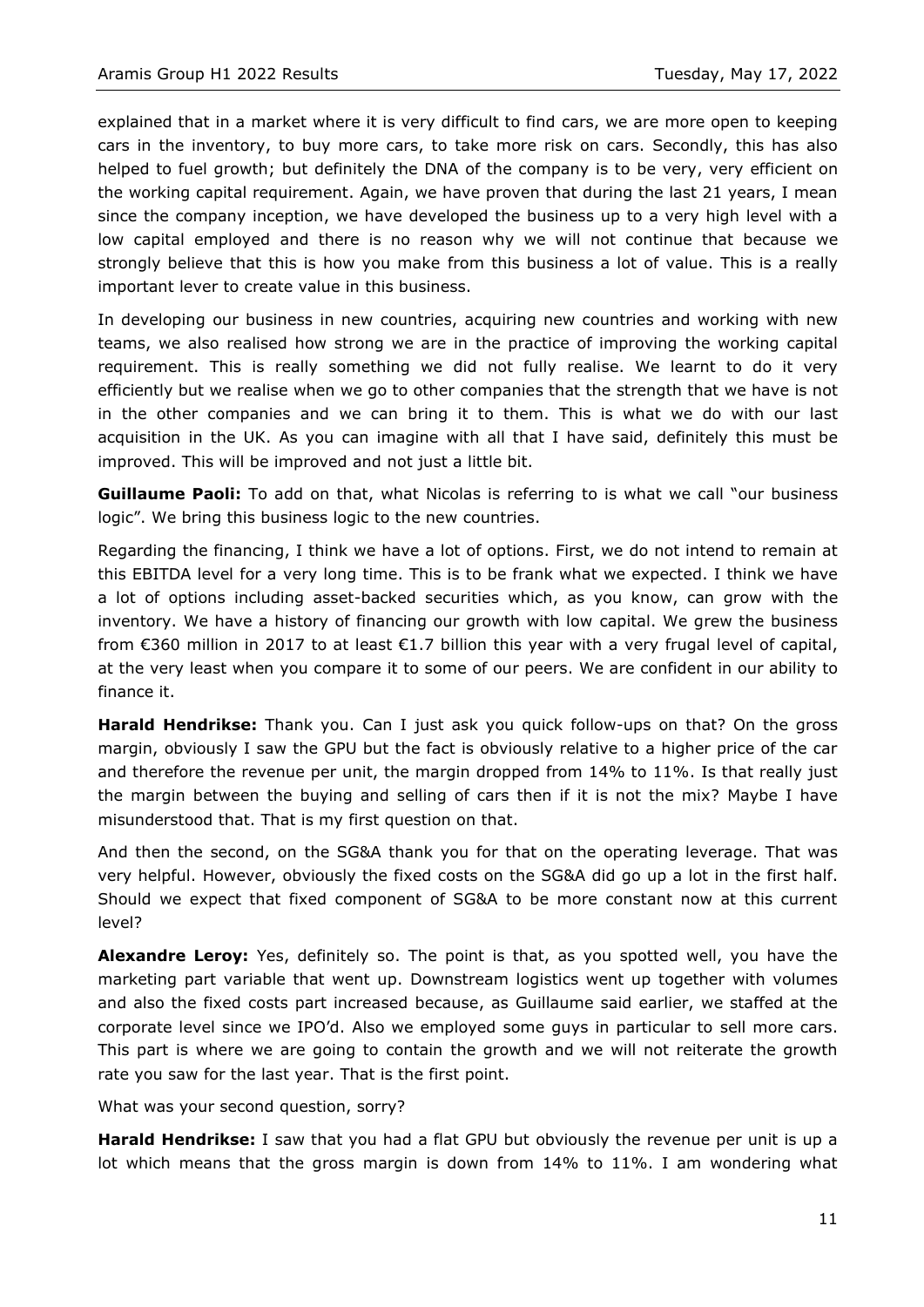drove that. If the preregistered and the refurbished gross margins are roughly the same then why has the gross margin gone down? Is that the margin between buying and selling or what am I missing?

**Alexandre Leroy:** Where you actually missed the point here is that the price is a passthrough in this business, meaning that if the overall price of a car increases, we have got it in the top line but also in the COGS. Virtually, to be a bit caricatural, we determine the price we buy the car, taking the price we expect to sell the car minus the refurbishing cost minus a target margin. This gives us the buying price. If you take a preregistered car, the refurbishing cost is virtually zero. This is why we can generate a targeted margin that is fairly homogenous over all the cars in terms of models, in terms of how old they are, etc, etc. The variable of adjustments is how aggressively or not we bid on the car. This ratio you are talking about, I mean gross profit out of top line, by definition because the top line gets the full price effect which the gross profit does not take into account, and it is the same for the EBITDA margin by the way, makes that ratio not proper. You are dividing by sales, where there is a price effect, something that has not the price effect inside. Do you get my point?

That allows me to bridge to a question over the internet, which is how we decreased from 1.5% targeted EBITDA margin to 0.3%. First of all, of course the overall EBITDA decreased in an amount of millions of euros; but besides that you have this ratio effect that means that even if we would have done the EBITDA originally planned at the beginning of the year, which was roughly €25 million, out of a top line with a price effect that is not reflected in the EBITDA, the ratio would not have been 1.5%. You follow me, I guess.

**Harald Hendrikse:** Yes, we were thinking about the margin as a percentage of revenue when you are talking about a flat margin per car. Maybe that explains the effect so thank you for that. As a follow-on though, does that mean that we should now forecast going forward at that 11%? I.e. the GPU stays the same even though the revenue per unit has gone up. Is that correct?

**Guillaume Paoli:** It is difficult to give you a fixed answer because there is also another effect. A preregistered car is more expensive than a refurbished car for a private customer. You also have this effect to take into account. It is difficult at this stage on the 2025, even 2023 horizon to give you an answer because to be frank, we do not really know how the prices will evolve. We think they will stay high in the coming months. At one point they will decrease. To tell you when it is a bit difficult.

#### **Harald Hendrikse:** Alright, okay.

**Alexandre Leroy:** I would like to come back to the commitment the company made at the time of the IPO. It was a GPU fairly stable around  $\epsilon$ 2,150 per car. This is the aim that was communicated. We go back to the margin per car you were mentioning and this is what the company commits to. From there on, if you assume something like that, you can estimate the overall gross profit in millions of euros and how much it is able to absorb in terms of cost structure.

#### **Question:** Right, okay. Thank you.

**Christophe Cherblanc (Société Générale):** Hi again, two quick ones. On the preregistered, I think you mentioned that today you had 50% of the supply you had a year ago. Should we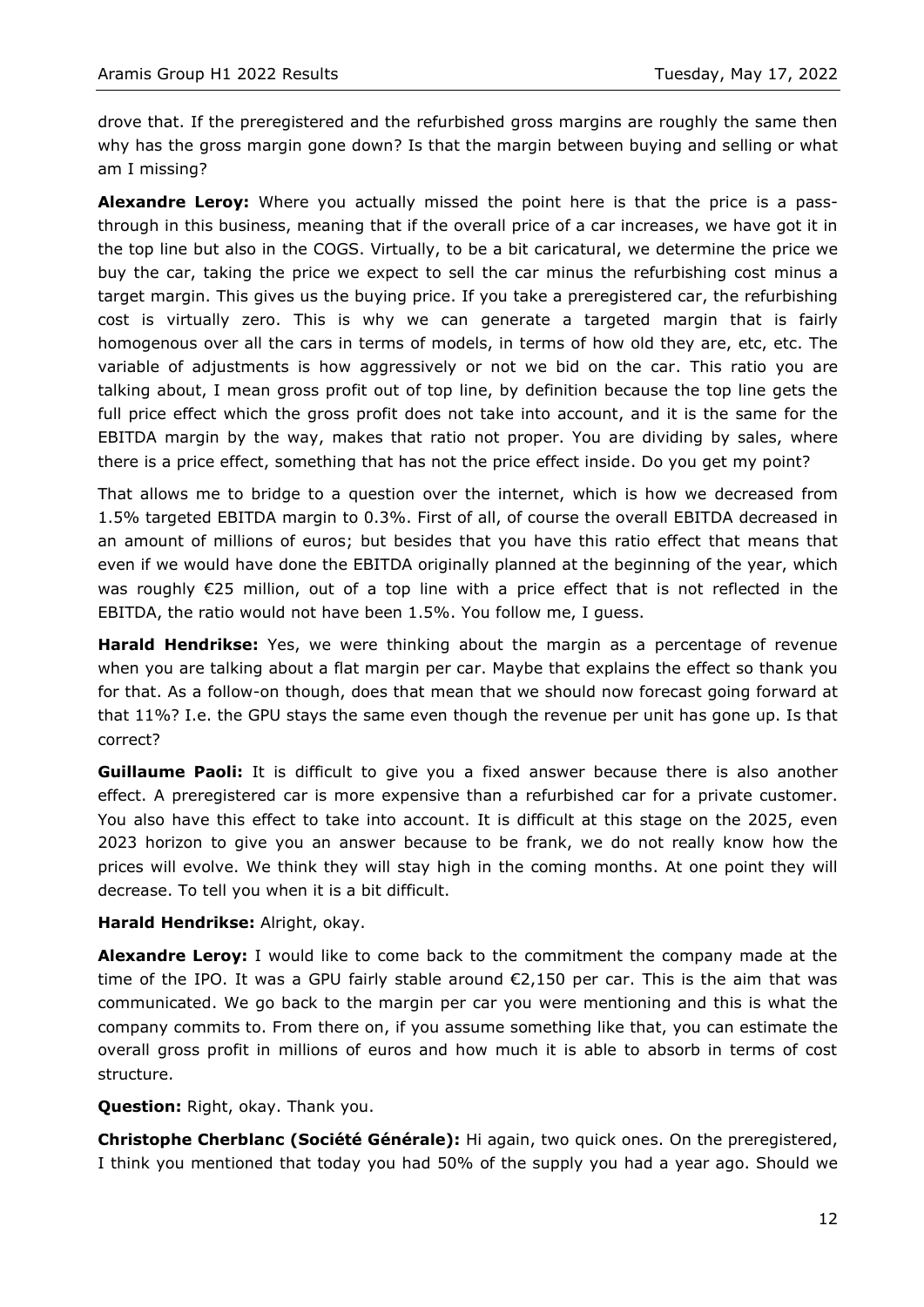assume that 50% or about 3,000 cars is the absolute minimum, the trough that we are going to see as long as the current market situation goes on? That was the first one.

The second one was on Spain. Spain was outstanding again so can you explain what is happening in Spain and are you getting close to capacity on your Villaverde centre? Will you need to open a second centre any time soon? Thank you.

**Guillaume Paoli:** Maybe I can answer the first one and you take a shot at the second? I am not sure I understood your question correctly. What I said is that if we take a picture of last year and now, we have roughly half as many offers on the website in France for the preregistered. You have seen that we have sold basically half as many cars, to simplify, and we do not expect for the next month that our sourcing will become easier for the preregistered. There will be a minimal level but we do not know exactly if we have touched the bottom for the moment.

**Nicolas Chartier**: Yes, because it is just following the production of the OEMs.

Regarding Spain, H1 has been very good again and we can say that the Villaverde production centre has been at its best. We also have been very aggressive in the growth in Spain during this period. Of course, we can say that we are going to reach a tipping point regarding the production centre in Villaverde because you cannot improve it with no limit. There is no announcement yet to make regarding the opening of another centre.

#### **Christophe Cherblanc:** Okay, thanks.

**Mourad Lahmidi (Exane BNP Paribas):** Yes, thank you for taking my question. I just want to come back on your answer on the preregistered level because I did not really hear what you said. The 3,000-ish units that you sold in Q2, could that go to zero if there was a scenario where you would sell no preregistered cars? That is the first question.

**Guillaume Paoli:** No, there is no scenario where we sell zero cars. What I am saying is that we are not taking into account an improvement of the situation. It is difficult to give you a figure going forward because it really depends on how the production lines of the OEMs evolve. Last time we spoke there was no war in Ukraine, which is of course a very dramatic situation and what happens on the sector is just an aftermath, not that important, but it has had a big impact on the OEMs. The level will never reach zero but to tell you that it will maintain at this level we cannot take that commitment at this stage.

**Mourad Lahmidi:** Okay. Then a follow-up one, once the OEMs restart production and things go back to normal, I think that you are probably not their priority. How long will it take for your preregistered division to come back to a pre-crisis level once things go back to normal? Is that a matter of months or a matter of years?

**Nicolas Chartier:** What we think is something like 6-12 months because you have a strong backlog of cars to be delivered from the OEMs. If you are a private customer and you want to go to an OEM and order a car today it is probably something like six months delivery time, maybe nine months if you want a Peugeot 208 electric I think. Even some OEMs have decided to stop taking orders from customers on some models. We can imagine that they will have a strong backlog to deliver and, as you say, we will not be their priority because we are not the highest margin car sales. We consider that when the situation will be more or less back to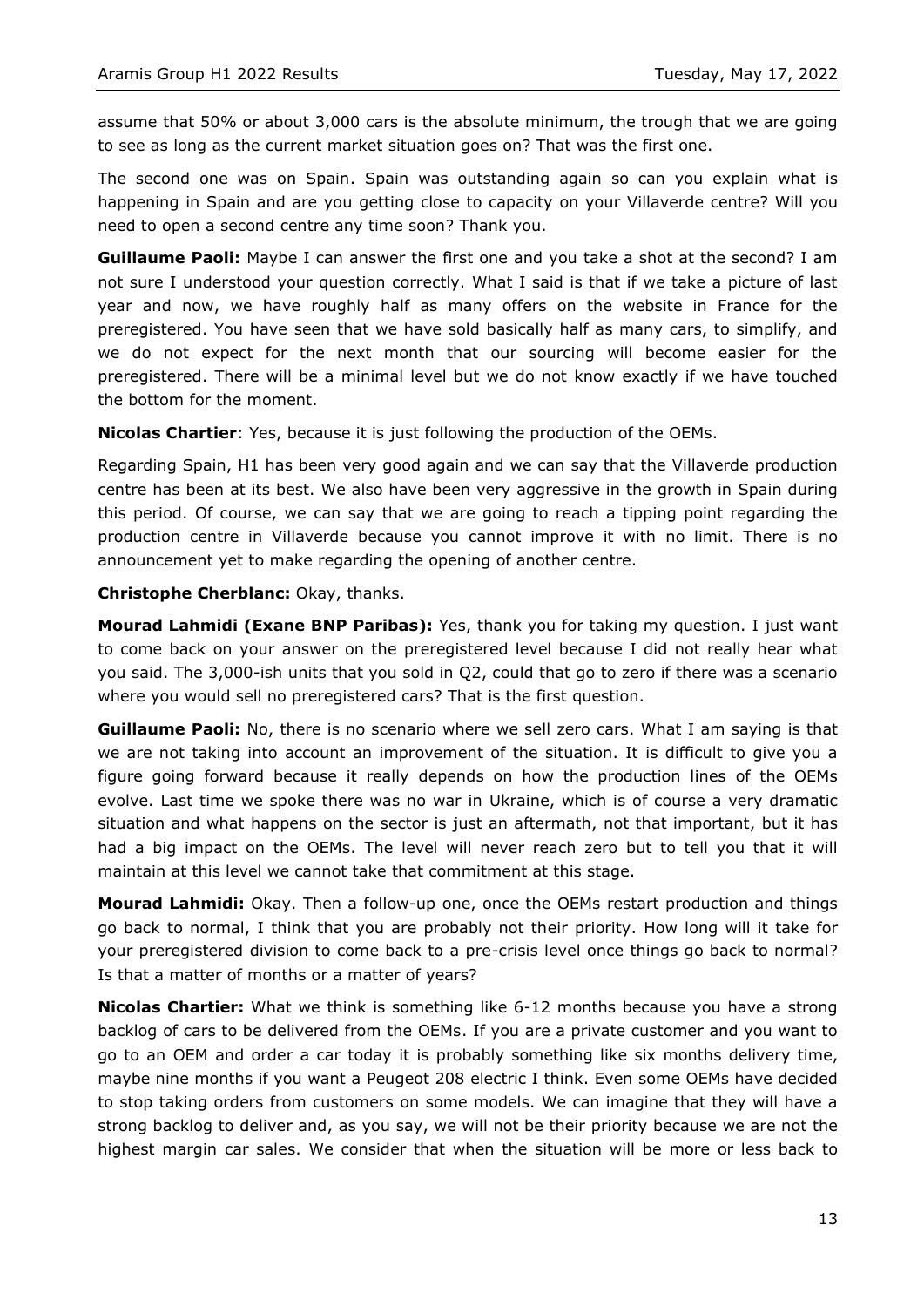normal, we will have to wait 6-12 months before we will be able to get some more preregistered cars.

**Guillaume Paoli:** But the situation will go back to normal at one stage. It is difficult to tell you when. The positive aspect of it is that we are focusing even more effort on the refurbished used car growth and now it is 81% of our total volumes.

**Nicolas Chartier:** Catherine asked us earlier if we see some changes in the behaviours of our customers. This scarcity of new cars drives our customers to refurbished used cars. It is not exactly the same as preregistered or new cars but if you cannot order from an OEM and you need a car, the refurbished used car is a very good solution for you. This is an opportunity also for us.

**Mourad Lahmidi:** Thank you very much. Then a follow-up one on your SG&A going forward. You probably beefed up your sales teams to cope with upcoming growth. Are you expecting such an SG&A increase next year? I know it is probably too early but just to have a sense of where the margin should go in 2023 assuming market conditions stay the same.

**Guillaume Paoli:** We are not going to give you a figure right now because it is too soon to give you a direction. What we can say is that we believe we can continue to grow on the refurbished used car business and that we have beefed up the teams. We should be able at this level to sell more cars and we are constantly working on waste. We saw some cost cutting thematics in some other peers. Actually, we are always working on the waste and trying to be more efficient. Today we are equipped with more than what we need to do the volumes we are doing now, plus we know we have some productivity gains that we can do. However, I will not give you a direction for the moment for next year. It is a bit too soon.

**Mourad Lahmidi:** Okay. Sorry, just a last one. You show on your slide 132,000 capacity in terms of your reconditioning centres. When do you think you can fully use this capacity given the current trends?

**Guillaume Paoli:** As soon as possible. We are also not going to give you a figure on the growth of the refurbished car business. We are happy to open this centre in France and another one. Nicolas knows this better than me but we are opening new sites, we are expanding the current ones, as we have done in Villaverde, and we are also improving the performance of the current ones. This 132,000 is a reflection of these three factors.

**Mourad Lahmidi:** Okay, great. Thank you very much.

**Alexandre Leroy:** We have a few questions on the internet. There is a question on the covenants to start with and on our capacity to draw on the credit lines. The covenants are 3.5x of the last 12 months trading EBITDA, to make it easy. These covenants apply to  $\epsilon$ 200 million out of the €380 million of credit lines we have. We are already working of course on the topic, assessing the alternatives we might have to replace those lines. But in any case, this leaves €180 million's worth of lines without any covenant, which is, as Guillaume said previously, more than enough to finance the next year's growth both internally and externally.

There is another question on the governance. The investor is asking to clarify why one is CEO and one is Deputy CEO, etc. For your knowledge, there is in place since the founding of the company a rotation scheme between Nicolas and Guillaume that is one is CEO for a couple of